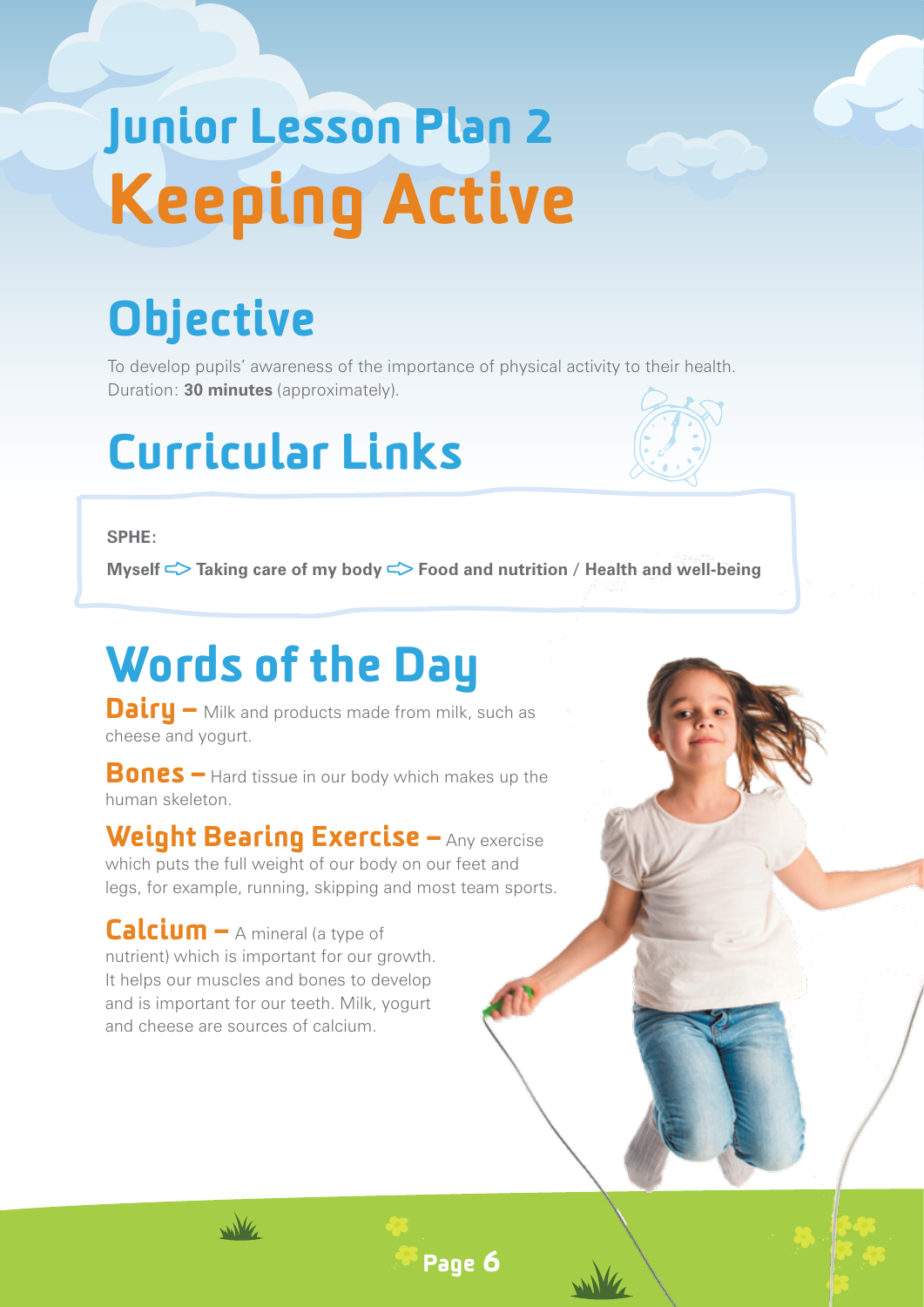### Group Discussion

Begin by asking pupils in groups to recall from Lesson 1 (Dairy in my Diet) how dairy contributes to maintaining a healthy diet. Ask groups to share with the class. Inform pupils that physical activity is also important to maintain a healthy lifestyle.

Then ask pupils in groups to think and talk about ways in which keeping active is important for our bodies.

#### Prompts for discussion:

- **O** An active lifestyle\* is important for healthy bones and muscles.
- **Q** Keeping active is important for maintaining a healthy body weight.
- **0** 'Weight-bearing' exercises are important for keeping bones healthy.

*\*Inform pupils that it is recommended that children and young people (aged 2–18 years) should be active for at least 60 minutes every day (at a moderate to vigorous level) and should include muscle-strengthening, flexibility and bone-strengthening exercises three times per week.*

https://www.hse.ie/eng/about/who/healthwellbeing/our-priority-programmes/heal/physicalactivity-guidelines/

#### Class Discussion

Now ask pupils to think about ways in which we can look after our bones. Discuss the following points:

- **O** Our bones grow and get stronger during childhood, so it is important to look after them. We can help build strong and healthy bones by eating the right foods and by being active.
- **O** Calcium is important for the growth of our bones. Milk, yogurt and cheese are great sources of calcium. However, over one third of Irish children are not getting enough calcium in their diets.

Page 7

- **0** The 'milk, yogurt and cheese' food group can be easily enjoyed as part of a healthy diet. Three servings daily are recommended for children aged 5–8 years. Those aged 9–18 years are recommended to have five servings each day.
- A serving includes a 200ml glass of milk, a 125g pot of yogurt, or a 25g piece of cheese, e.g. Cheddar cheese.

wike

**0** Vitamin D is also very important for bone health. (see Dairy in My Diet to find out more about Vitamin D)

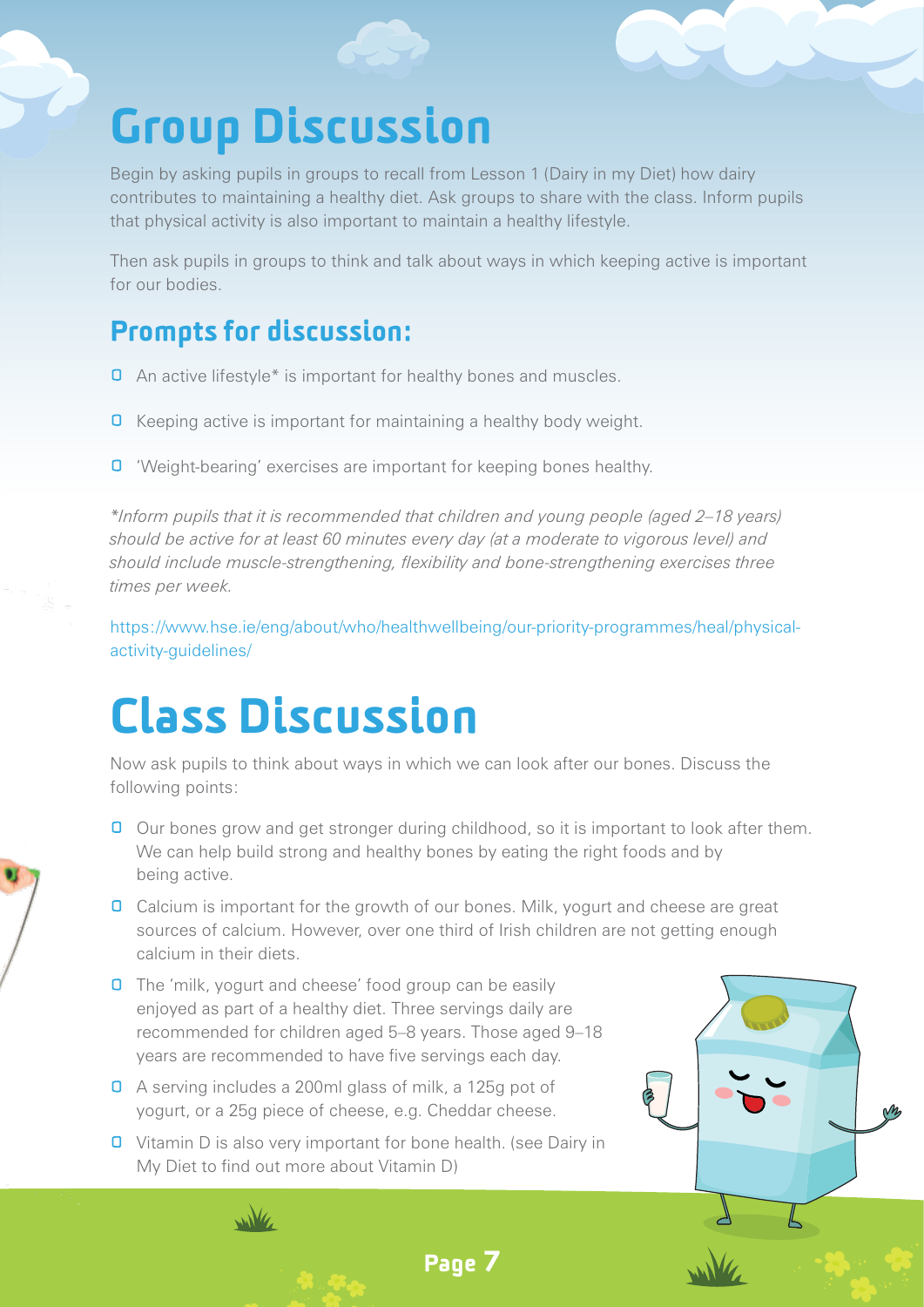## Pair Activity

Explain that weight-bearing exercises are any exercises which put all your weight on your feet and legs, for example, running, dancing, skipping and football. Ask your pupils in pairs to discuss and write / draw:

- 1 A list of more weight-bearing activities.
- **2** A list of ways in which they can enjoy being active, for example: I can...
	- · Walk / cycle to school (or part of the way).
	- Play games outside with friends.
	- **•** Create new outdoor games with my friends.
	- · Take part in after-school activities.
	- · Agree a time limit for 'screen time' (TV, computer, phone, tablet etc.) with Mum / Dad / adult at home.
	- · Check my school is signed up for the Active School Flag www.activeschoolflag.ie

Discuss! Remind your pupils that most of their time in school is spent sitting at a desk, so it's important to get up and stretch their muscles when they can!

*Encourage pupils to make the connection between food and energy needs. Explain that they need to eat to help them to be active during the day.*





Page 8